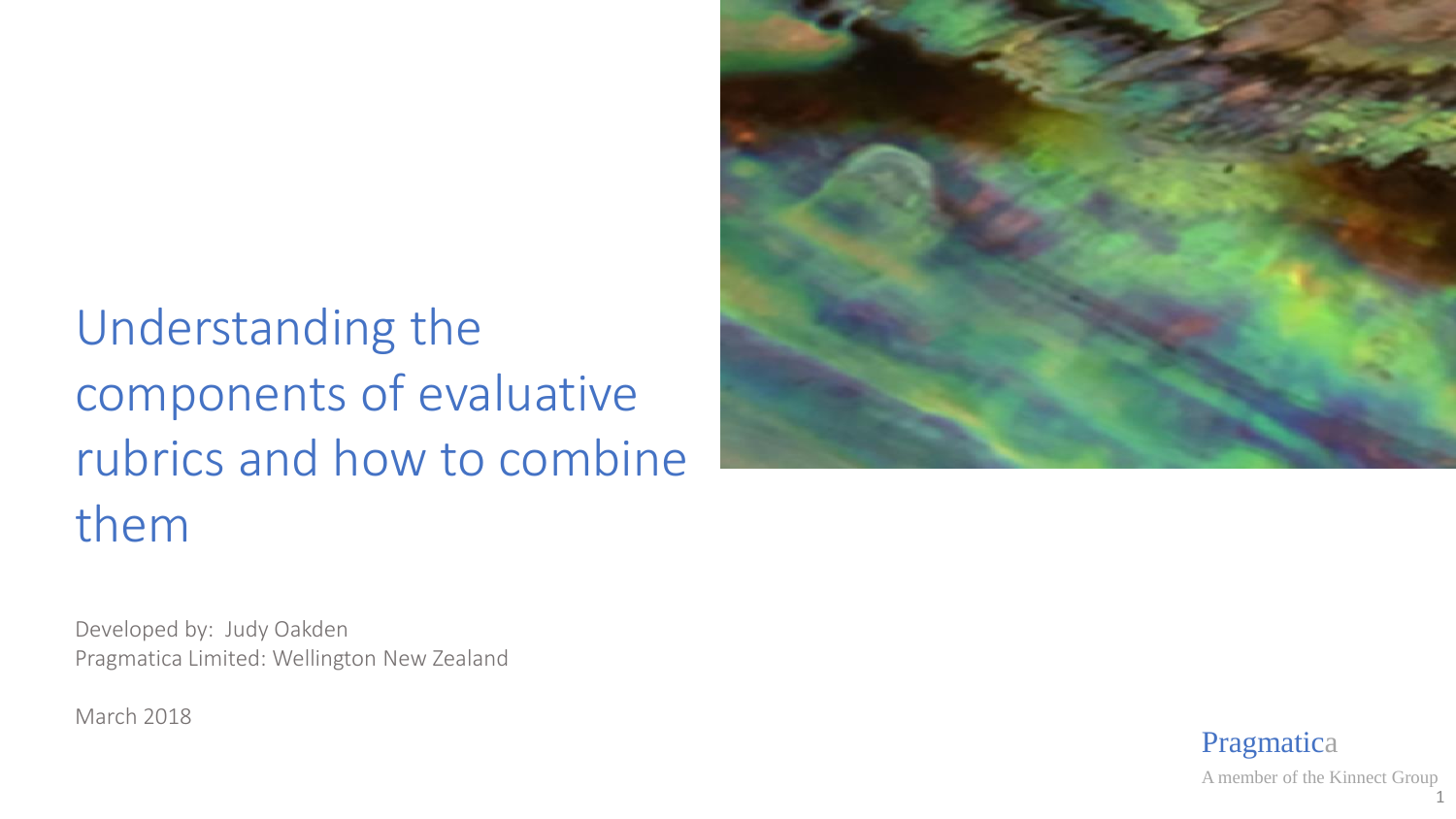# Who is this e-book for?

This e-book is for practitioners and those wanting to use evaluative rubrics. Sometimes certain types of rubric are not suited for the kind of evaluation you are doing. In these instances you can get 'stuck'. This e-book will offer you some alternative approaches to rubrics and/or hopefully help you get unstuck.

In this e-book I draw on both my own experiences and the observations from Samantha Stone-Jovicich who wrote a useful reflective practice paper: *To rubrics or not to rubrics: An experience using rubrics for monitoring, evaluating and learning in a complex project* (2015) .

Note, where we talk about 'the evaluator' in this context other stakeholders as well as the client may be included.

*"We spent weeks writing up the descriptions for ratings categories. Soon the rubrics became bigger than Ben Hur, taking up pages and pages of tables filled with minuscule writing…*

*For us, the proverbial 'straw that broke the camel's back' came with the feedback from team members: no-one could agree on what constituted a 'poor', 'adequate', 'good', and 'excellent' [description]."* 

(Stone-Jovicich, 2015, p4).

**You are welcome to use this resource, we just ask that you cite our work:** 

Oakden, J. (2018.) *Understanding the components of evaluative rubrics and how to combine them.* Wellington, New Zealand: Pragmatica Limited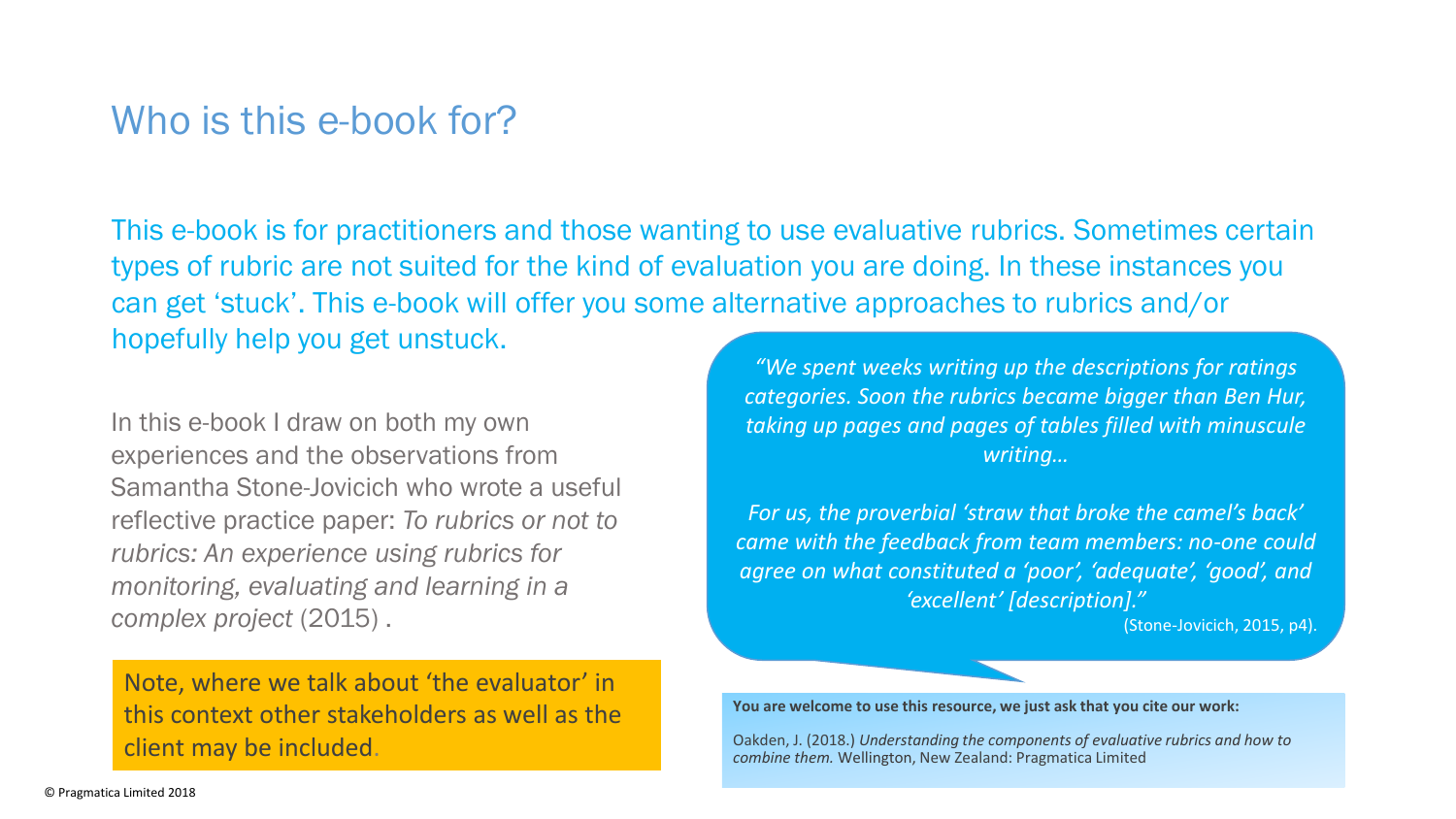# What is the main idea of this e-book?



For some time it has been known that there are a number of different ways rubrics can be constructed (Davidson, 2005). My 'ah-ha' moment grappling with the different kinds, was to conceptualise rubrics as having three basic components.

This e-book explores how the components are combined for different types of rubrics.

I will show you some alternative ways the components can be combined to produce three types of evaluative rubrics for different settings. I am expecting my thinking will evolve further over time. For now, this e-book is based on the types of rubrics I have used in my evaluation practice.

Remember – there is no one 'good' type of rubric – different types of rubrics are good for different evaluation contexts.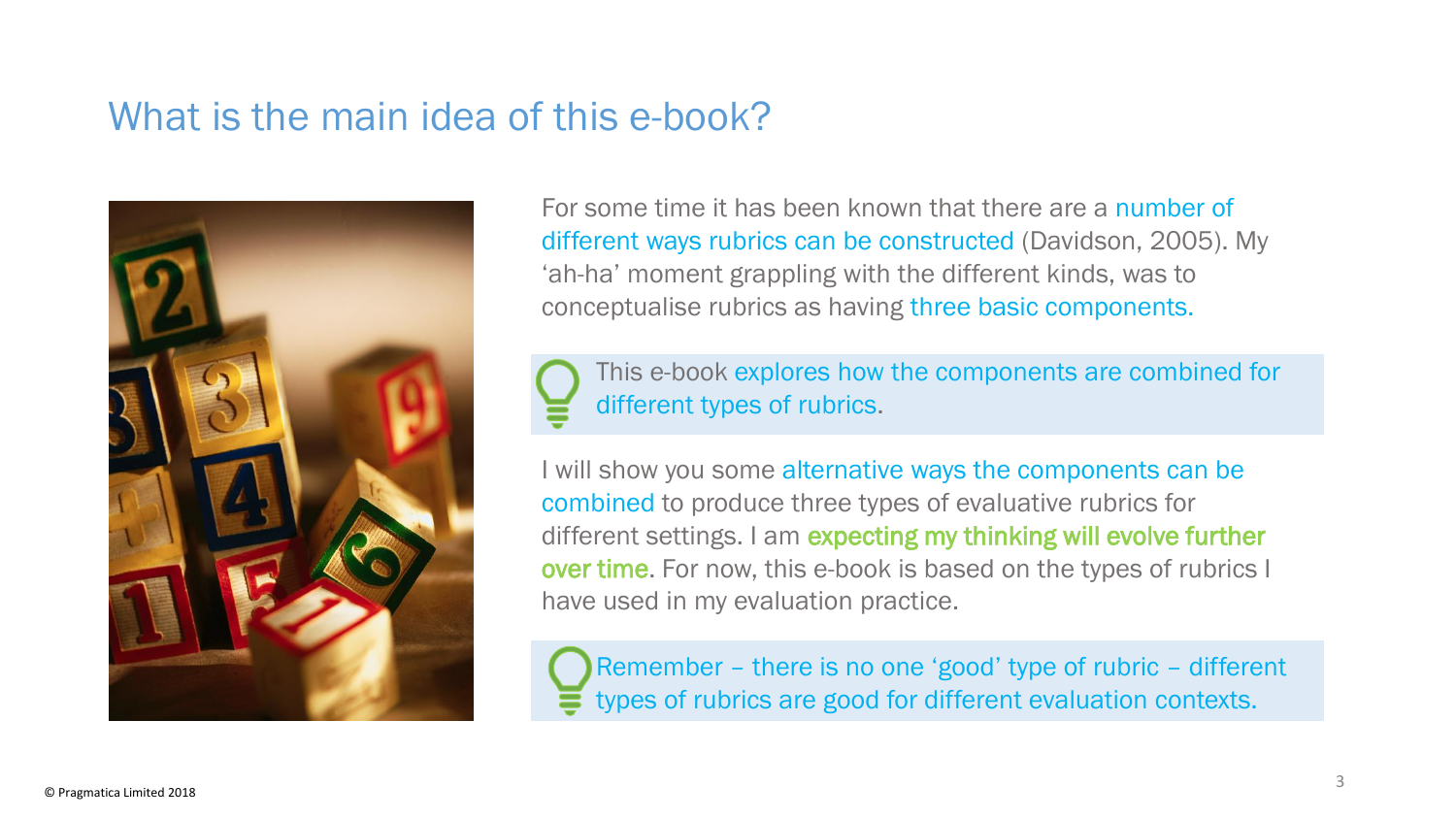# Introduction – why evaluative rubrics?

"Evaluation, by definition, must answer truly evaluative questions: it must ask not only 'What were the results?' (a descriptive question) but also 'How good were the results?'. This cannot be done without using evaluative reasoning to evaluate the evidence relative to the definitions of quality and value" (Davidson, 2014, p6).

There are a number of ways of making evaluative judgements of quality, value and importance in an evaluation. I use the evaluative rubric process.

While evaluative rubrics are a useful tool in the evaluators toolkit, developing and using them can be more difficult than expected (King, et al, 2013). I think one of the reasons for this difficulty may be that there are different kinds of rubrics. Each is better suited to different contexts.

*"An evaluative rubric is a table that describes what the evidence should look like at different levels of performance, on some criterion of interest or for the programme/policy overall*" (Davidson, 2014, p6).

*"Evaluative rubrics offer a process for making explicit the judgements in an evaluation and are used to judge the quality, value or importance of the service provided"* (Oakden, 2013, p.5)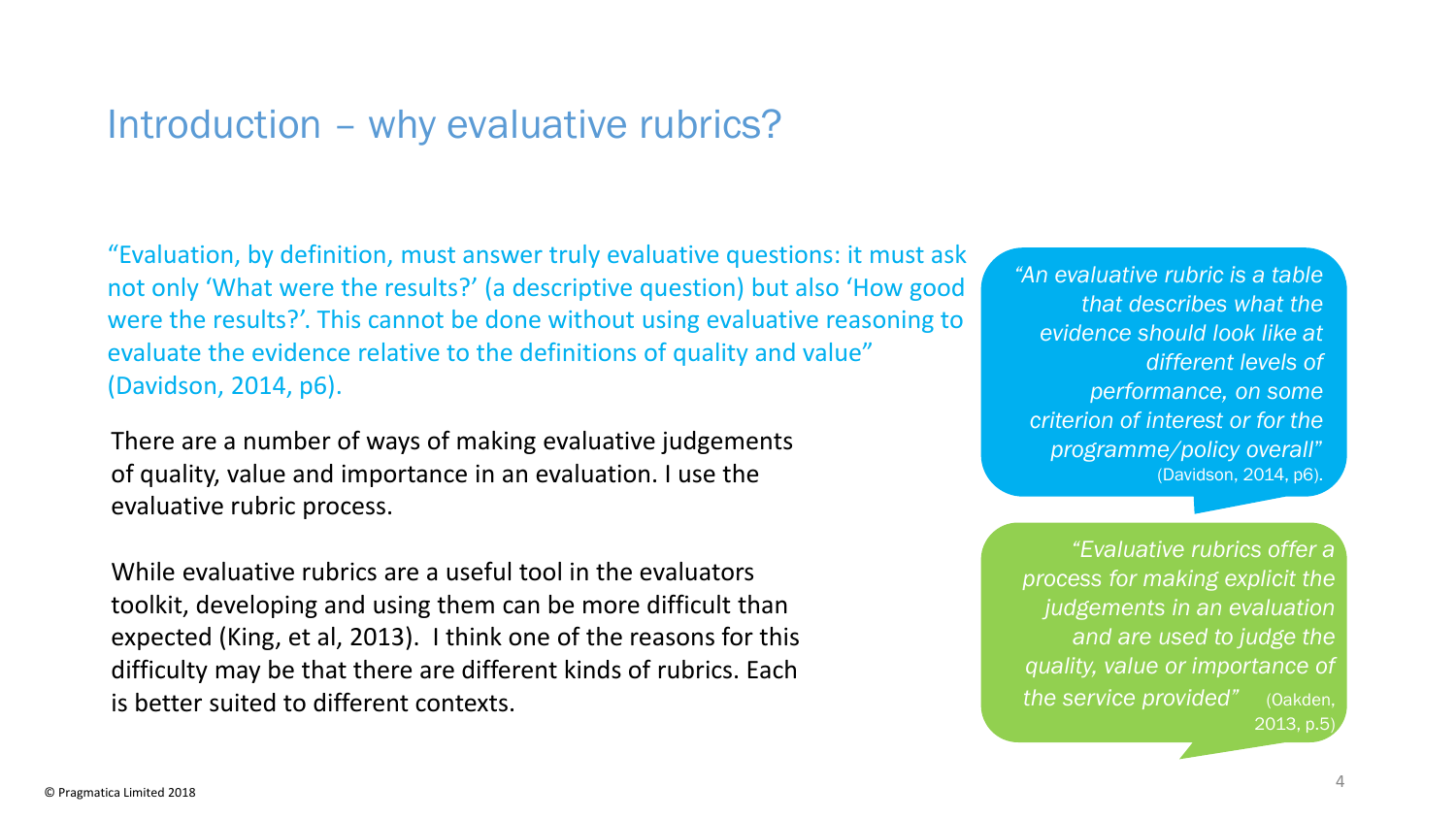# Basic components that make up an evaluative rubric

There are three basic components evaluative rubrics are made of: the key aspects of performance, the levels of performance and the importance of each aspect of performance (Eoyang & Oakden, 2016). **Note:** Performance can include activities, outputs or outcomes.

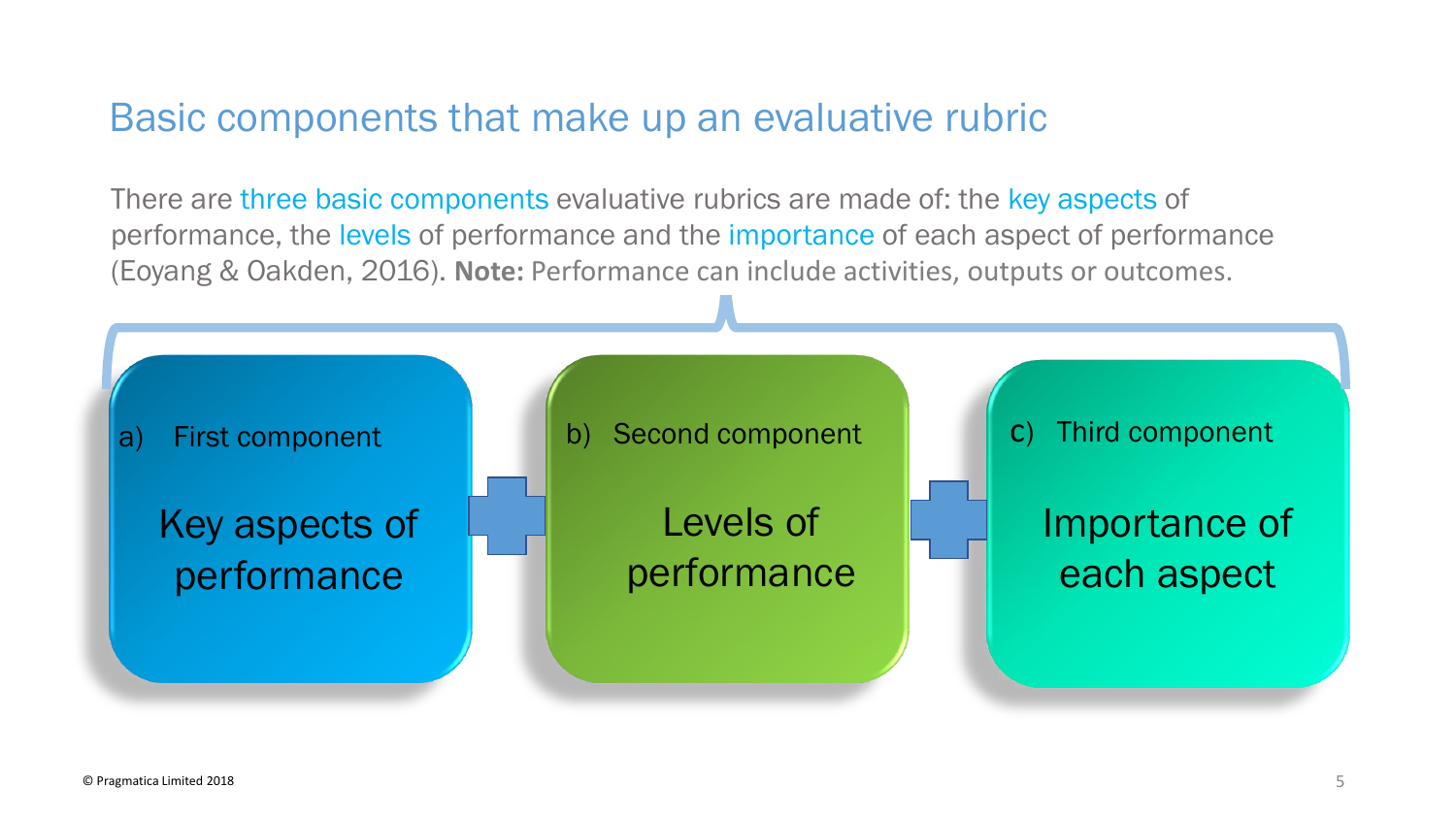First example

### The type of evaluative rubric most people are familiar with is an analytic rubric

For an **analytic rubric** the evaluator (often in conjunction with other stakeholders including the client) firstly identifies the key aspects of performance. Then they develop up detailed descriptions of what 'poor' through to 'excellent' might look like for each aspect of performance. In my experience there was not so much focus on the third component, the importance of each aspect of performance.

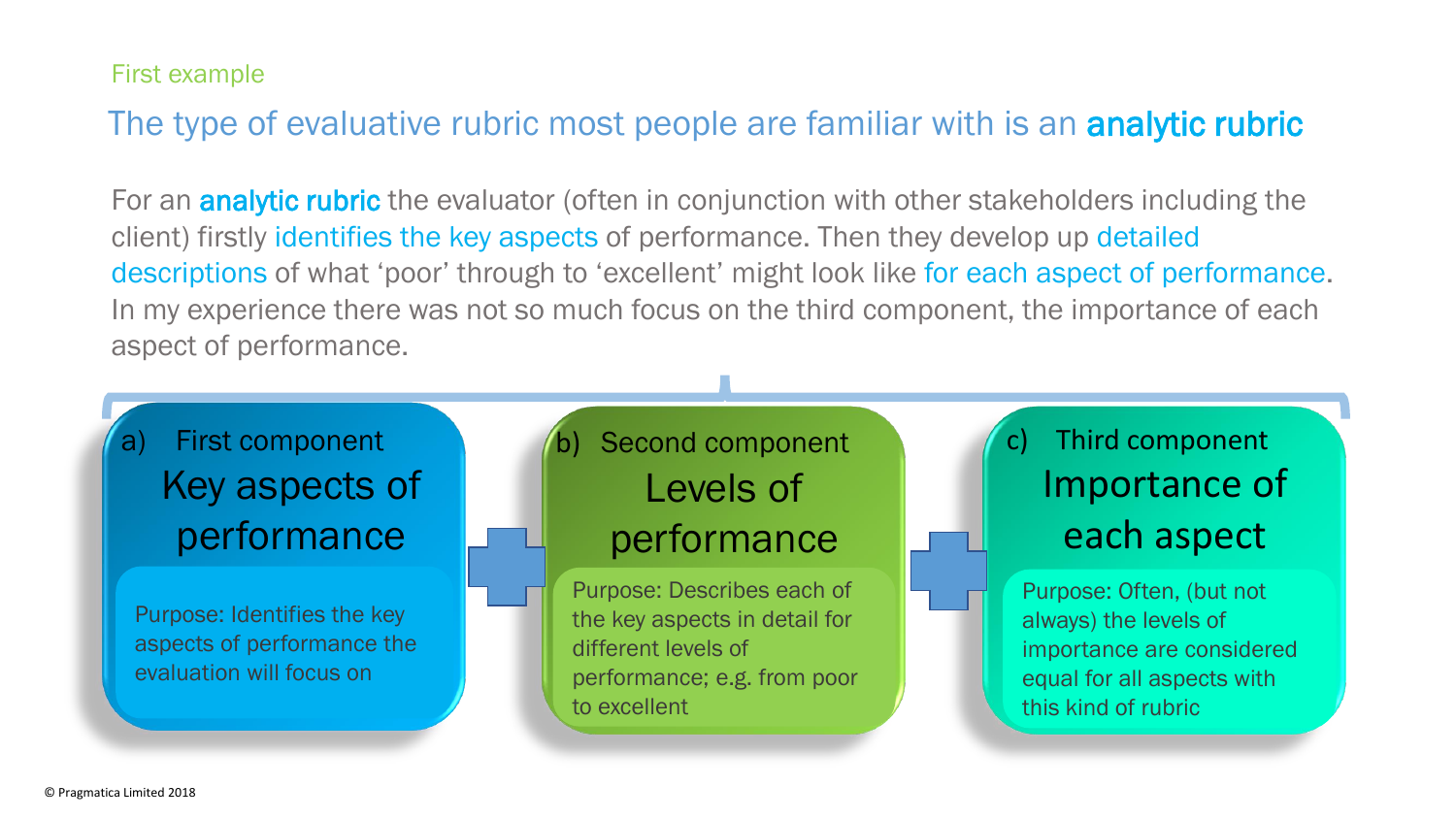#### Here is an example of what an **analytic rubric** looks like with the levels of performance described in detail:

| <b>First</b><br>component                             |                          | Aspect of performance: Participants in professional learning are recognised as 'leading learners' in their school                                                                                                                                                                                                                                                                                                                                                                                                                                                                                                                                                                                                                                                                                                                                                                                                                                                                                  |
|-------------------------------------------------------|--------------------------|----------------------------------------------------------------------------------------------------------------------------------------------------------------------------------------------------------------------------------------------------------------------------------------------------------------------------------------------------------------------------------------------------------------------------------------------------------------------------------------------------------------------------------------------------------------------------------------------------------------------------------------------------------------------------------------------------------------------------------------------------------------------------------------------------------------------------------------------------------------------------------------------------------------------------------------------------------------------------------------------------|
|                                                       | Levels of<br>performance | Rich description of the aspects of performance for each level of performance                                                                                                                                                                                                                                                                                                                                                                                                                                                                                                                                                                                                                                                                                                                                                                                                                                                                                                                       |
|                                                       | <b>Excellent</b>         | Clear example of exemplary performance or best practice in this domain: no weaknesses<br>There are always clear and appropriate professional development goals set for FTPs<br>Good working relationships which provide professional support and advice to FTPs are always established between FTPs and mentors<br>FTPs always engage in reflective learning about being leading learners in their schools<br>FTPs always understand the importance of being leaders of learning and have clear strategies to effect this<br>FTPs always report they know how to collect, analyse and act on data to support student learning<br>There is always evidence of the FTPs focus on equity for Māori<br>Support for FTPs is well co-ordinated (especially where there are several support groups working with the FTP).                                                                                                                                                                                 |
| <b>Second</b><br>component                            | Good                     | Reasonably good performance overall; might have a few slight weaknesses but nothing serious<br>There is mostly (with some exceptions) clear and appropriate professional development goals set for FTPs<br>Good working relationships which provide professional support and advice to FTPs are mostly (with some exceptions) established between FTPs<br>and mentors<br>FTPs mostly (with some exceptions) engage in reflective learning about being leading learners in their schools<br>FTPs mostly (with some exceptions) understand the importance of being leaders of learning and mostly have strategies to effect this<br>FTPs mostly (with some exceptions) report they know how to collect, analyse and act on data to support student learning<br>There is mostly (with some exceptions evidence of the FTPs focus on equity for Māori<br>Support for FTPs is mostly (with some exceptions) well co-ordinated (especially where there are several support groups working with the FTP). |
| In this case<br>the third<br>component is<br>not used | Poor                     | Clear evidence of unsatisfactory functioning; serious weaknesses across the board on crucial aspects<br>There is little, or no evidence of clear and appropriate professional development goals set for FTPs<br>Good working relationships which provide professional support and advice to FTPs are not established between FTPs and mentors<br>FTPs do not report engaging in reflective learning about being leading learners in their schools<br>There is no evidence that FTPs understand the importance of being leaders of learning, nor do they have strategies to effect this<br>FTPs report they do not know how to start to collect, analyse and act on data to support student learning<br>There is very little or no evidence of the FTPs focus on equity for Māori<br>Support for FTPs is not at all co-ordinated (especially where there are several support groups working with the FTP).                                                                                          |

E

Source: Adapted from: Oakden, J Oakden, J. (2013). Evaluation rubrics: how to ensure transparent and clear assessment that respects diverse lines of evidence. Melbourne: Better Evaluation. To.6-7)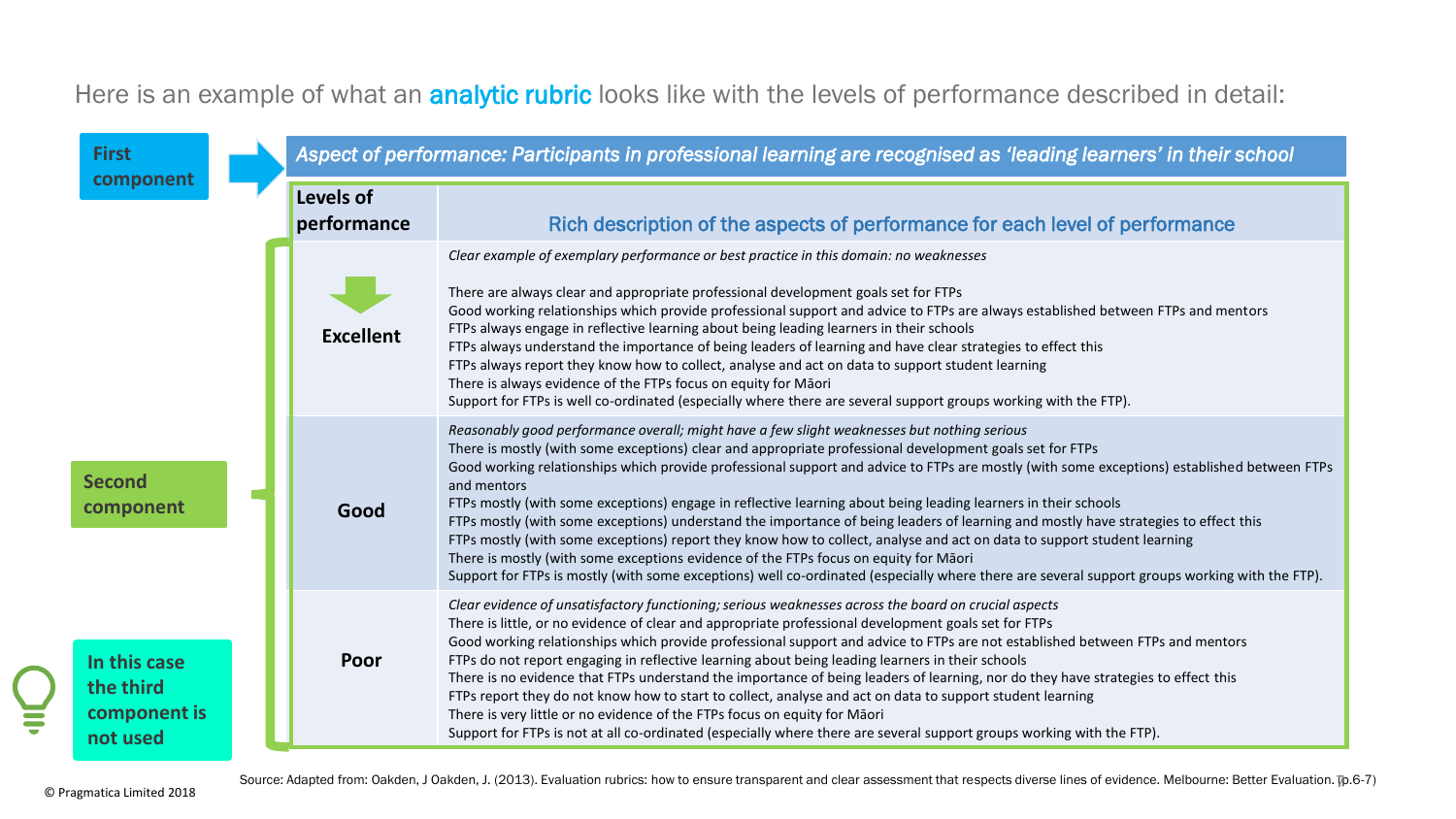### What do we notice about this kind of rubric?



#### Benefits

- Helps everyone get clear about what 'good' performance looks like
- Clearly shows progress
- Useful for non-evaluators to better understand how judgements are made.



#### **Challenges**

- This analytic rubric just describes one aspect of performance – if there are five or six aspects of performance the rubric gets complex and time consuming to develop
- There is a LOT of detail in the rich descriptions
- We have only shown three different performance levels; excellent, good and poor, but sometimes there are five or six different levels of performance used
- Difficult to pre-determine what might be important to capture, and can lock evaluators into aspects that are not so important if the context changes
- When I've used this type of rubric I often haven't said which aspects of performance are more important – I've treated the different aspects as being similarly important.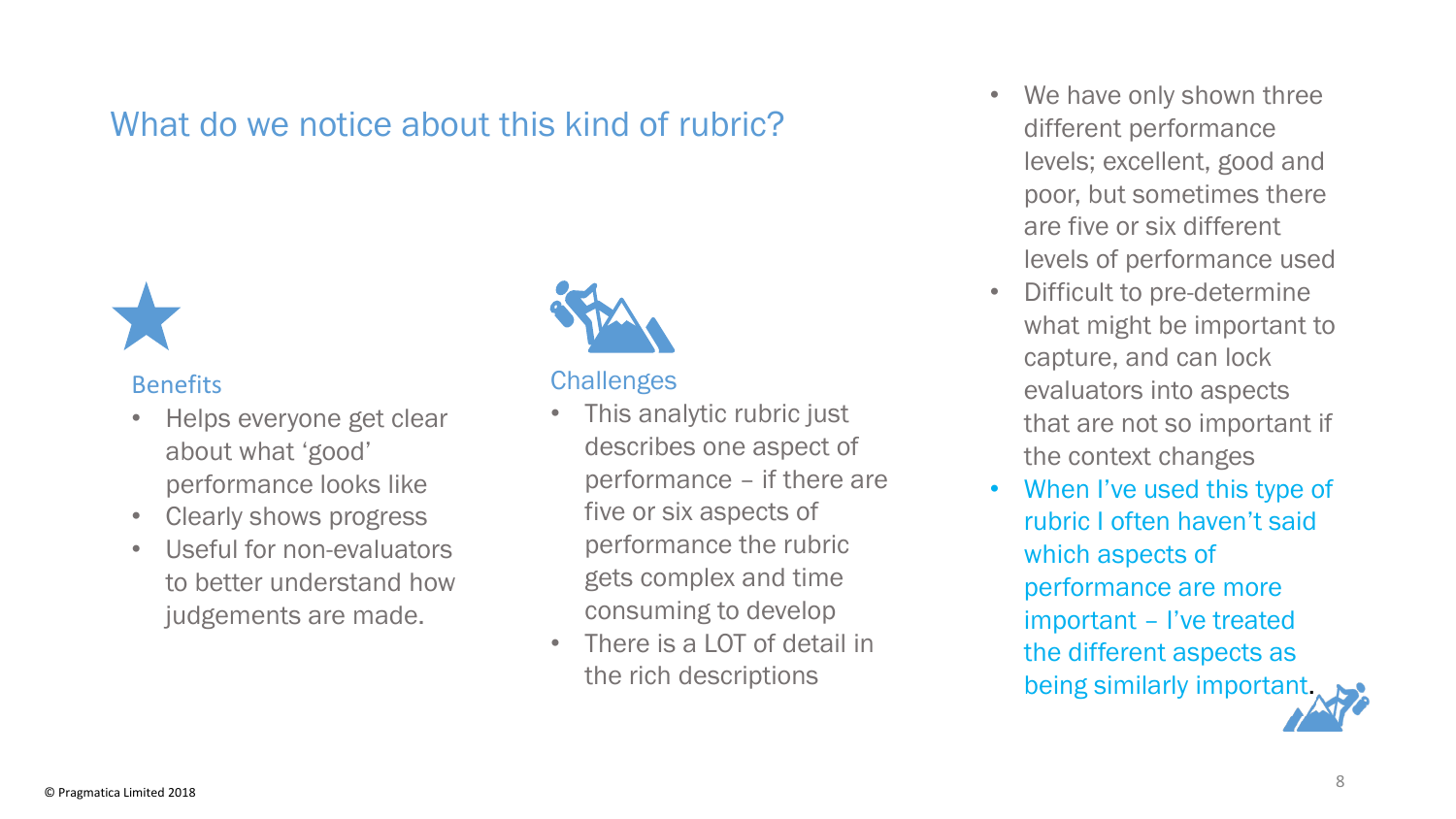#### Second example

# A less familiar evaluative rubric uses a **generic grading scale** as the second component

For this kind of rubric the evaluator firstly lists the key aspects of performance the evaluation will focus on. These are generally short statements. Instead of describing what 'poor to excellent' performance would look like, a generic grading description is used. There are a number of different scales that can be used for this – a common one is from 'poor to excellent', but there are also others. With this type of rubric the evaluator collects and analyses the data and then checks it against the generic grading scale to determine the level of performance later in the evaluation process.

# a) First component Key aspects of performance

Purpose: Identifies the key aspects of performance the evaluation will focus on

# Second component Levels of performance

Purpose:Uses a generic grading scale instead of describing the different levels of performance for each aspect of performance

# c) Third component Importance of each aspect

Purpose: The levels of importance for each aspect of performance may change during the evaluation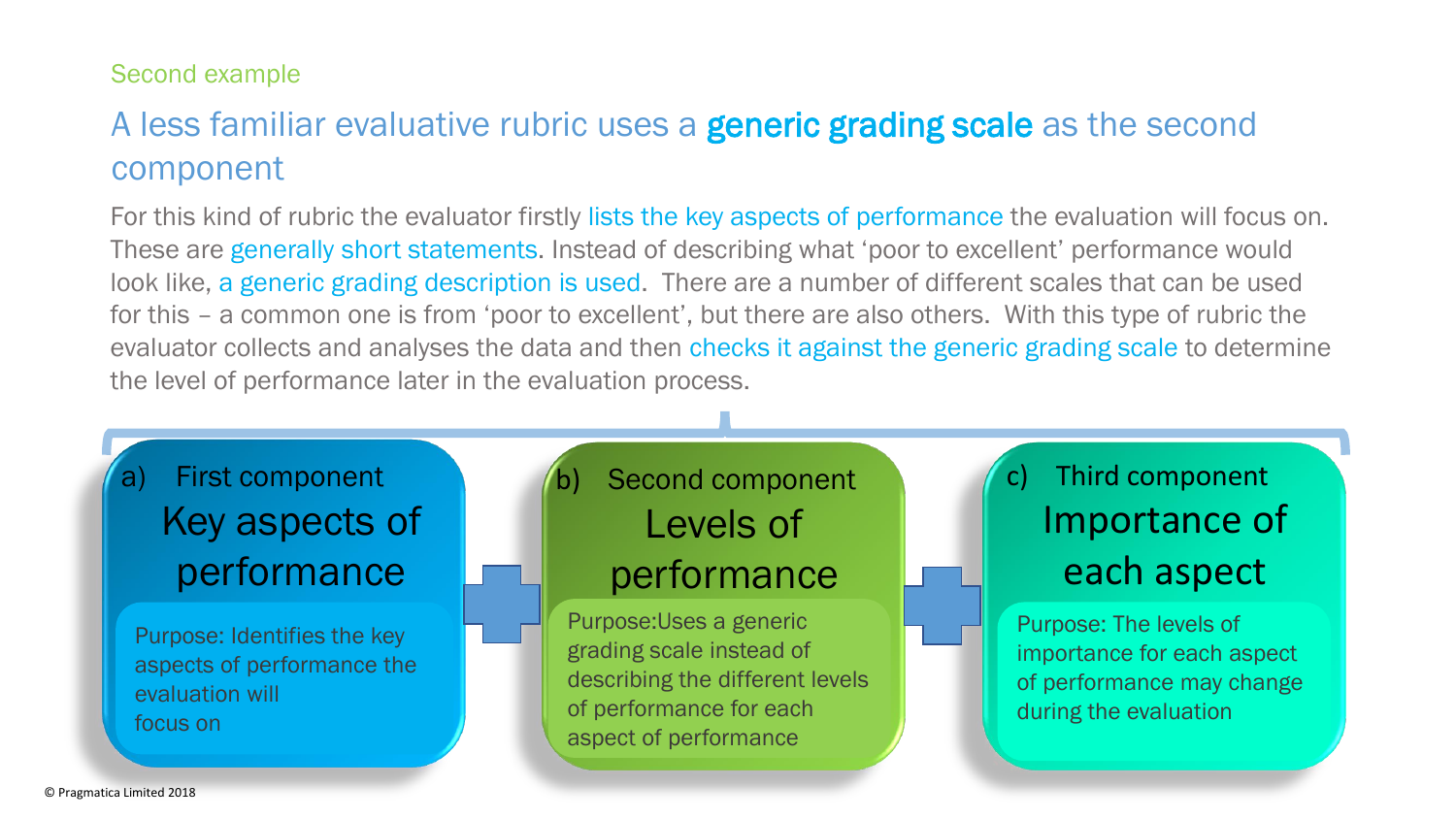#### Here is an example of the components of an evaluative rubric with a generic grading scale

|                                                                                                                     | <b>First component</b>                                                                                                                                                                                                                                                                                                                                                                                                                                                                                                                                                                                                                                                                                                                                                             | <b>Secon</b>                                                                                                                                                    |
|---------------------------------------------------------------------------------------------------------------------|------------------------------------------------------------------------------------------------------------------------------------------------------------------------------------------------------------------------------------------------------------------------------------------------------------------------------------------------------------------------------------------------------------------------------------------------------------------------------------------------------------------------------------------------------------------------------------------------------------------------------------------------------------------------------------------------------------------------------------------------------------------------------------|-----------------------------------------------------------------------------------------------------------------------------------------------------------------|
| <b>Aspect of</b><br>perform-<br>ance                                                                                | <b>General description of components of performance</b>                                                                                                                                                                                                                                                                                                                                                                                                                                                                                                                                                                                                                                                                                                                            | <b>Generic g</b>                                                                                                                                                |
| <b>Administrative</b><br>efficiency                                                                                 | It is evident that:<br>$\bullet$<br>administrative costs are in line with expectations (for PS, Fund applications, DFOs<br>and TAs)<br>there is an appropriate balance between administrative spend and efficiency<br>$\bullet$<br>balance of projects funded<br>$\bullet$<br>added value of administration to applicants - find it helpful to business, has<br>secondary benefits<br>low levels of complaints/challenges to processes<br>$\bullet$<br>administrative processes are well set up, timely or robust, accurate and credible<br>$\bullet$                                                                                                                                                                                                                              | <b>Rating level</b><br>Excellent<br>(Always)                                                                                                                    |
| <b>Relationships-</b><br>collaboration<br>in the sector                                                             | Stakeholders comment that:<br>there is a cognisance of both political and commercial realities<br>$\bullet$<br>they are aware of and respect each other's positions/views<br>they are able to work together and develop long term partnerships<br>$\bullet$<br>media coverage reflects the positive relationships in the waste sector<br>$\bullet$<br>relationship leverage is in broader areas than just waste<br>$\bullet$                                                                                                                                                                                                                                                                                                                                                       | Very good<br>(Almost always)                                                                                                                                    |
| <b>Good practice</b><br>- building<br>capability/cap<br>acity (including<br>infrastructure)<br>across the<br>sector | It is evident that:<br>there are efficient waste data collection systems<br>$\bullet$<br>stakeholders use WMA tools and they work effectively (including TAs, product<br>$\bullet$<br>stewardship, WMF and DFOs)<br>there is value for business in waste minimisation and management<br>$\bullet$<br>$\bullet$<br>TAs have good waste minimisation and management plans and implementation                                                                                                                                                                                                                                                                                                                                                                                         | Good (Mostly,<br>with some<br>exceptions)<br>Adequate:<br>(Sometimes,<br>with quite a few                                                                       |
| Information,<br>awareness and<br>compliance<br>(both in<br>general and<br>MfE's<br>performance)                     | It is evident that:<br>$\bullet$<br>there is awareness and knowledge of waste minimisation approaches including<br>recycle, recover, reuse and product stewardship<br>data collection systems are effective and enable good measurement (both in<br>general and MfE's systems)<br>data collection systems are comprehensive and well resourced (both in general<br>$\bullet$<br>and MfE's systems)<br>there is support for WMA at senior levels in MfE<br>$\bullet$<br>$\bullet$<br>monitoring and compliance systems support voluntary compliance<br>feedback loops are useful and timely<br>$\bullet$<br>while the WMA encourages voluntary compliance, MfE can take effective<br>$\bullet$<br>enforcement action if needed<br>MfE has credibility with stakeholder<br>$\bullet$ | exceptions)<br>Poor: Never (Or<br>occasionally<br>with clear<br>weakness<br>evident)<br>Insufficient<br>evidence<br>Source: Adapted fron<br>methodology basics: |
|                                                                                                                     | Source: Oakden, J., & McKegg, K. (2011). Waste Minimisation Act implementation:<br>evaluation of stakeholder perceptions. Wellington, New Zealand: Kinnect Group                                                                                                                                                                                                                                                                                                                                                                                                                                                                                                                                                                                                                   | Thousand Oaks, CA:                                                                                                                                              |

| <b>Second component</b>                                                      |                                                                                                                                |  | <b>Third component</b>                                                     |                 |               |  |
|------------------------------------------------------------------------------|--------------------------------------------------------------------------------------------------------------------------------|--|----------------------------------------------------------------------------|-----------------|---------------|--|
|                                                                              | <b>Generic grading scale</b>                                                                                                   |  | Importance of each aspect at<br>different stages in the evaluation         |                 |               |  |
| <b>Rating level</b>                                                          | <b>Generic description</b>                                                                                                     |  | <b>Aspect of</b>                                                           | At the<br>start | By the<br>end |  |
| Excellent<br>Always)                                                         | Clear example of<br>exemplary performance or<br>great practice in this<br>domain: no weaknesses.                               |  | performance                                                                |                 |               |  |
| Very good<br>Almost always)                                                  | Very good to excellent<br>$\bullet$<br>performance on virtually all<br>aspects; strong overall but<br>not exemplary; no        |  | <b>Administrative</b><br>efficiency                                        | Medium          | High          |  |
|                                                                              | weaknesses of any real<br>consequence.<br>Reasonably good<br>$\bullet$                                                         |  | Relationships-<br>collaboration in                                         | <b>Medium</b>   | <b>Medium</b> |  |
| Good (Mostly,<br>with some                                                   | performance overall; might<br>have a few slight                                                                                |  | the sector                                                                 |                 |               |  |
| exceptions)                                                                  | weaknesses, but nothing<br>serious.                                                                                            |  | Good practice -<br>building                                                |                 |               |  |
| Adequate:<br>Sometimes,<br>with quite a few<br>exceptions)                   | Fair performance, some<br>$\bullet$<br>serious, but non-fatal<br>weaknesses on a few<br>aspects.                               |  | capability/<br>capacity (including<br>infrastructure)<br>across the sector | Lower           | Lower         |  |
| Poor: Never (Or<br><b>pccasionally</b><br>with clear<br>weakness<br>evident) | Clear evidence of<br>$\bullet$<br>unsatisfactory functioning;<br>serious weaknesses across<br>the board on crucial<br>aspects. |  | Information,<br>awareness and<br>compliance (both<br>in general and        | High            | Mid           |  |
| nsufficient<br>evidence                                                      | Evidence unavailable or of<br>$\bullet$<br>insufficient quality to<br>determine performance.                                   |  | MfE's<br>performance)                                                      |                 |               |  |
| Thousand Oaks, CA: SAGE p. 137                                               | Source: Adapted from Davidson, E. J. (2005). Evaluation<br>methodology basics: the nuts and bolts of sound evaluation.         |  |                                                                            |                 | 10            |  |

© Pragmatica Limited 2018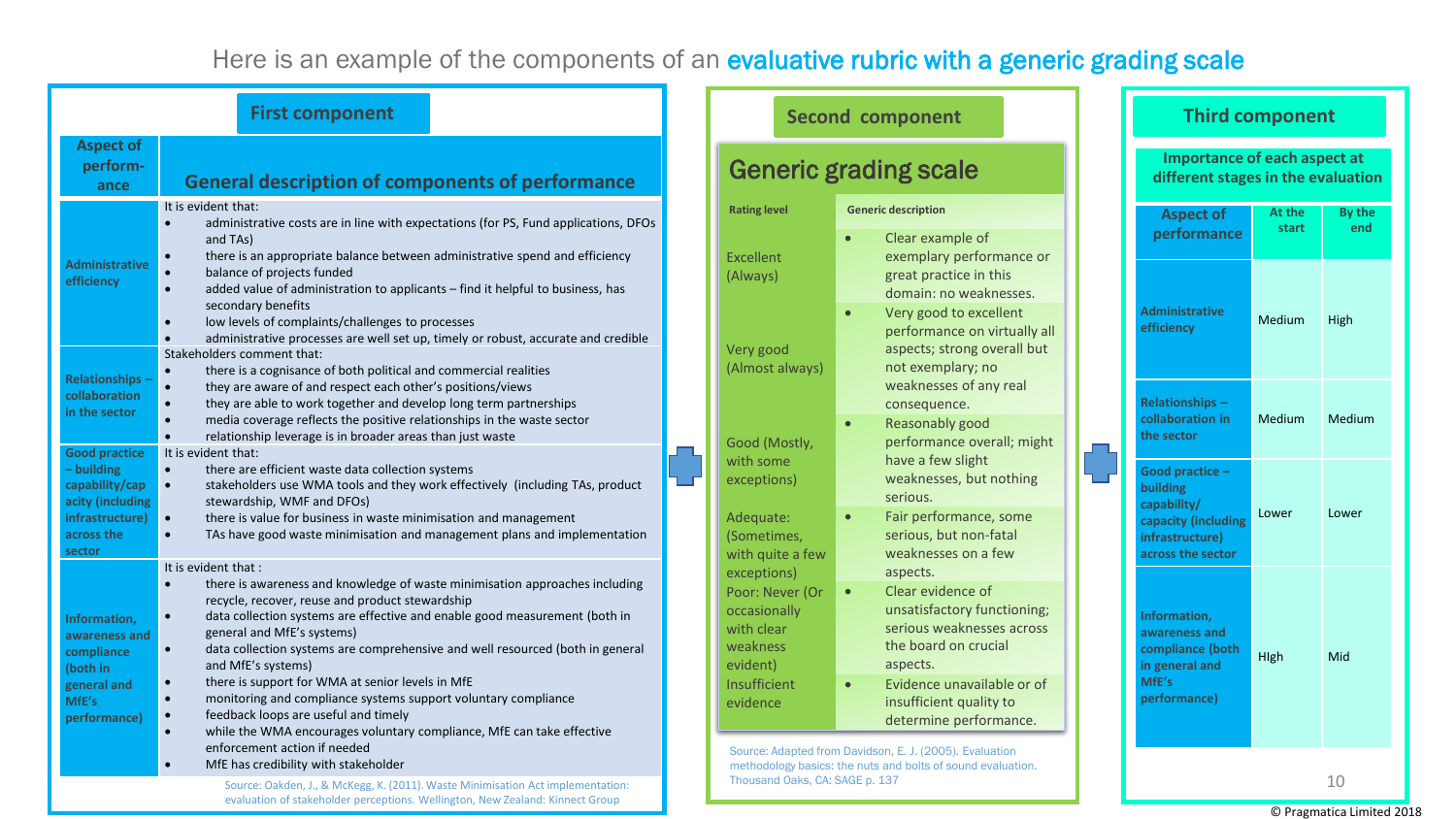### What do we notice about rubrics that use a **generic grading scale**?



- Helps everyone get clear about what aspects of performance are being focussed on
- Has much less detail than the first example, quicker to develop, more flexible during the evaluation process and can accommodate contextual change

With all of the ratings category descriptions deleted, the rubrics tables became so much more user-friendly and useful. We were finally able to use them. (Stone-Jovicich, 2015, p.5).

And as noted in a recent presentation other benefits are:

- "Frames the evaluation differently from traditional linear thinking — captures complex dynamics and inter-linkages…
- Provides a broad-brush framework for evaluating different activities within one initiative, and captured 'messy' hard-tomeasure dimensions
- Enables effective and aligned mixed methods data collection, synthesis and actionable reporting" (Source: Oakden & Bear, 2011, p.14) © Pragmatica Limited 2018

But perhaps one of the greatest (and understated) value-adds of the rubrics is not that it just integrates diverse viewpoints but that it can do so in an inductive, emergent way (i.e. as one gets more and more feedback, one starts to get a better picture of what 'excellent', 'good', and 'poor' means through the eyes of participants). This is particularly true with regards to the ratings. Rather than needing to define 'poor' upfront … it becomes defined over time as one accumulates feedback from a range of people and perspectives (e.g. different team members, external partners, participants in project sponsored activities, etc.). This is not insignificant. (Stone-Jovicich, 2015, p.8).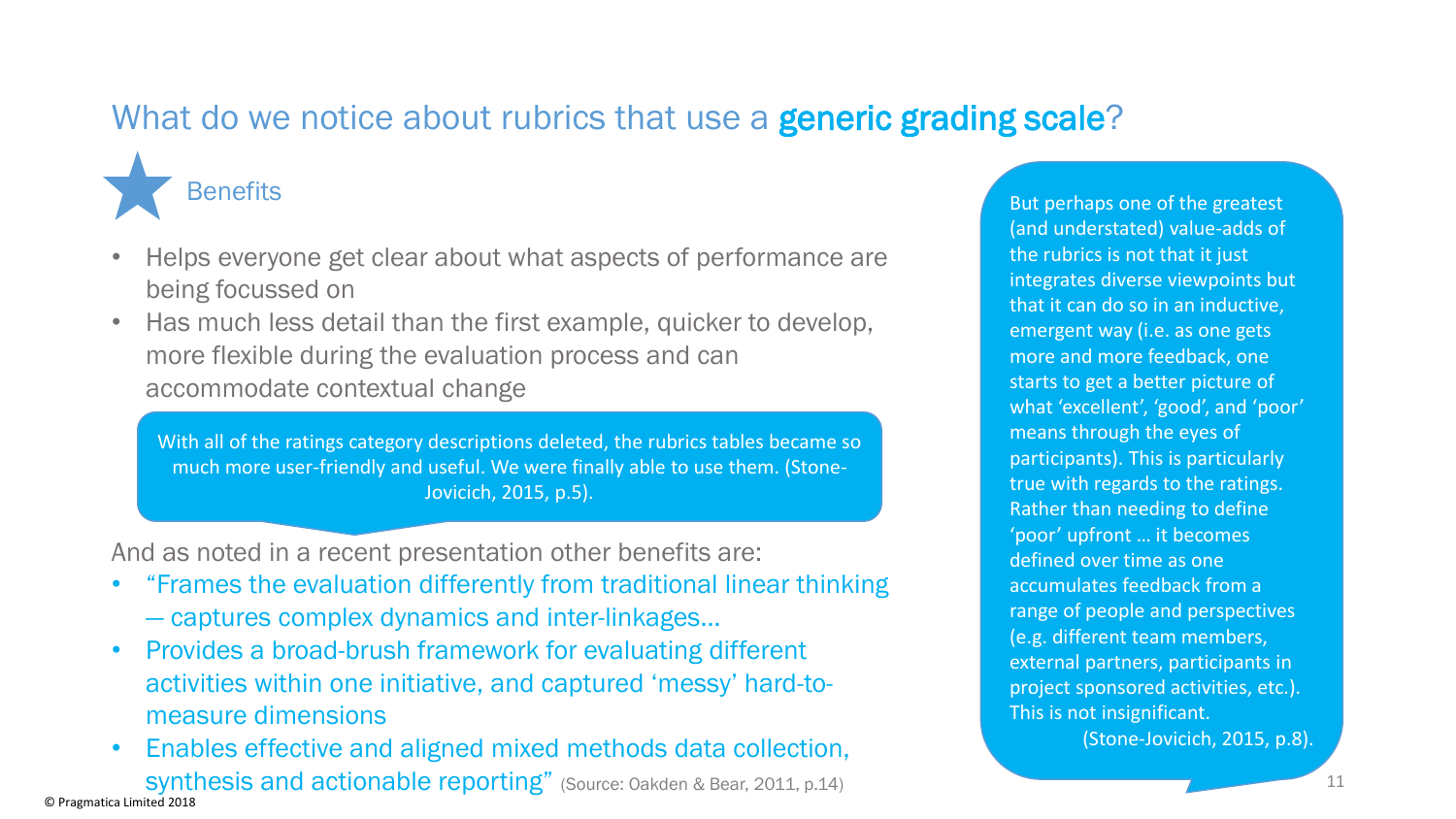What do we notice about this kind of rubric? *(continued)*



- At the start stakeholders and evaluators may not be clear about what 'good' aspects of performance look like, it may feel a bit 'loose'
- Has much less detail, this may be concerning to some who see it as less transparent
- Not as easy for non evaluators to understand initially
- May make structuring the report writing challenging, if aspects of performance are not explicitly linked with the Key Evaluation Questions. While I like this approach I know of others who consider this approach can be hard to do well.

…while rubrics are great for assessing individual or particular activities and outputs in isolation they are less effective in capturing the cumulative outcomes or impacts of multiple dimensions of a project, as it does not capture how they interact and what emerges as a result. Also the more components you have the more daunting becomes the task of pulling the data together into tables.

(Stone-Jovicich, 2015, p.8).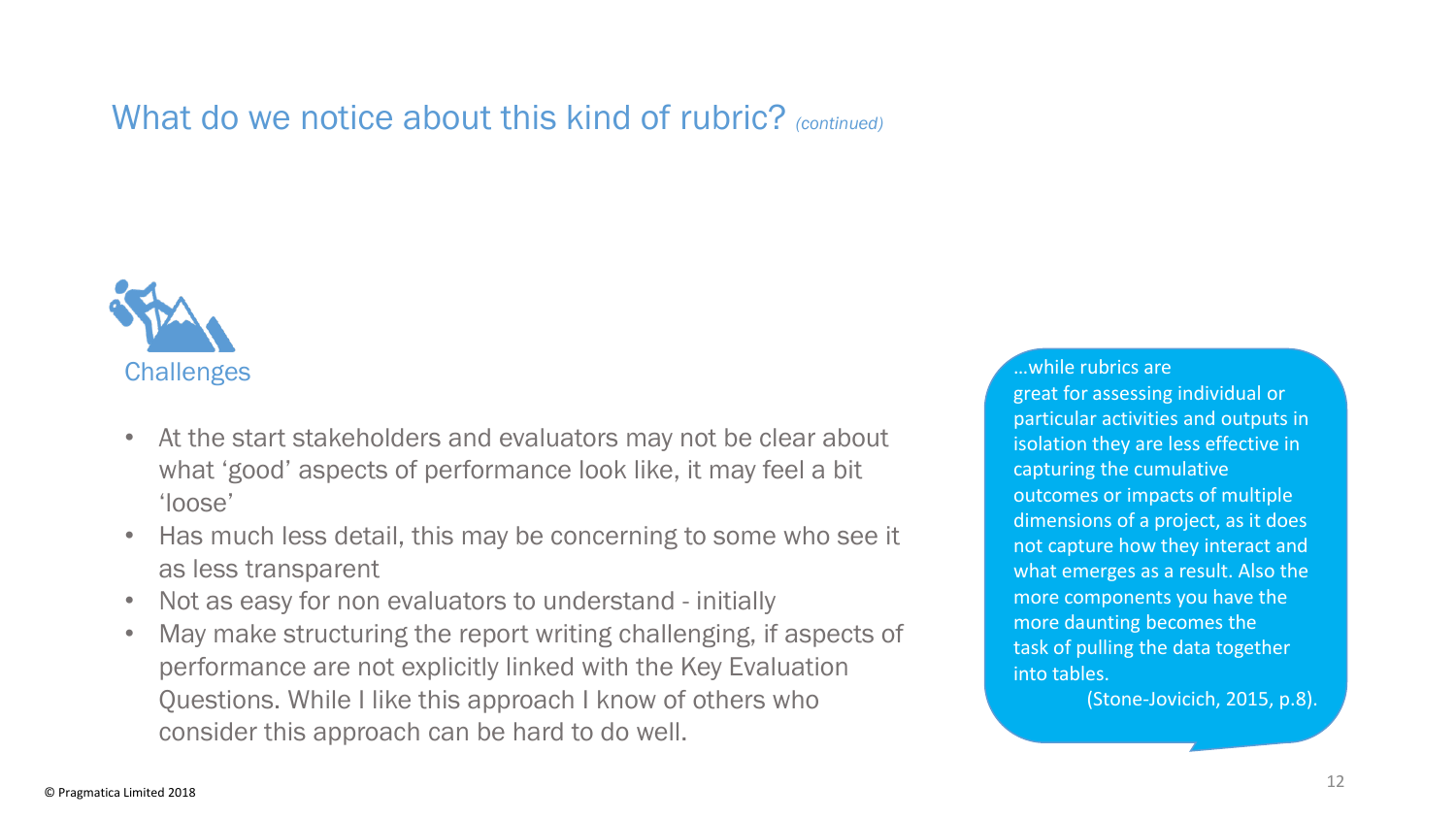Third example

### The final type of evaluative rubric we will explore here is a **holistic rubric**

A holistic rubric helps assess something as a whole. For this kind of rubric firstly the evaluator identifies the key aspects of performance. Then the thresholds of performance are decided. Then the different aspects of performance are combined within the levels of performance.

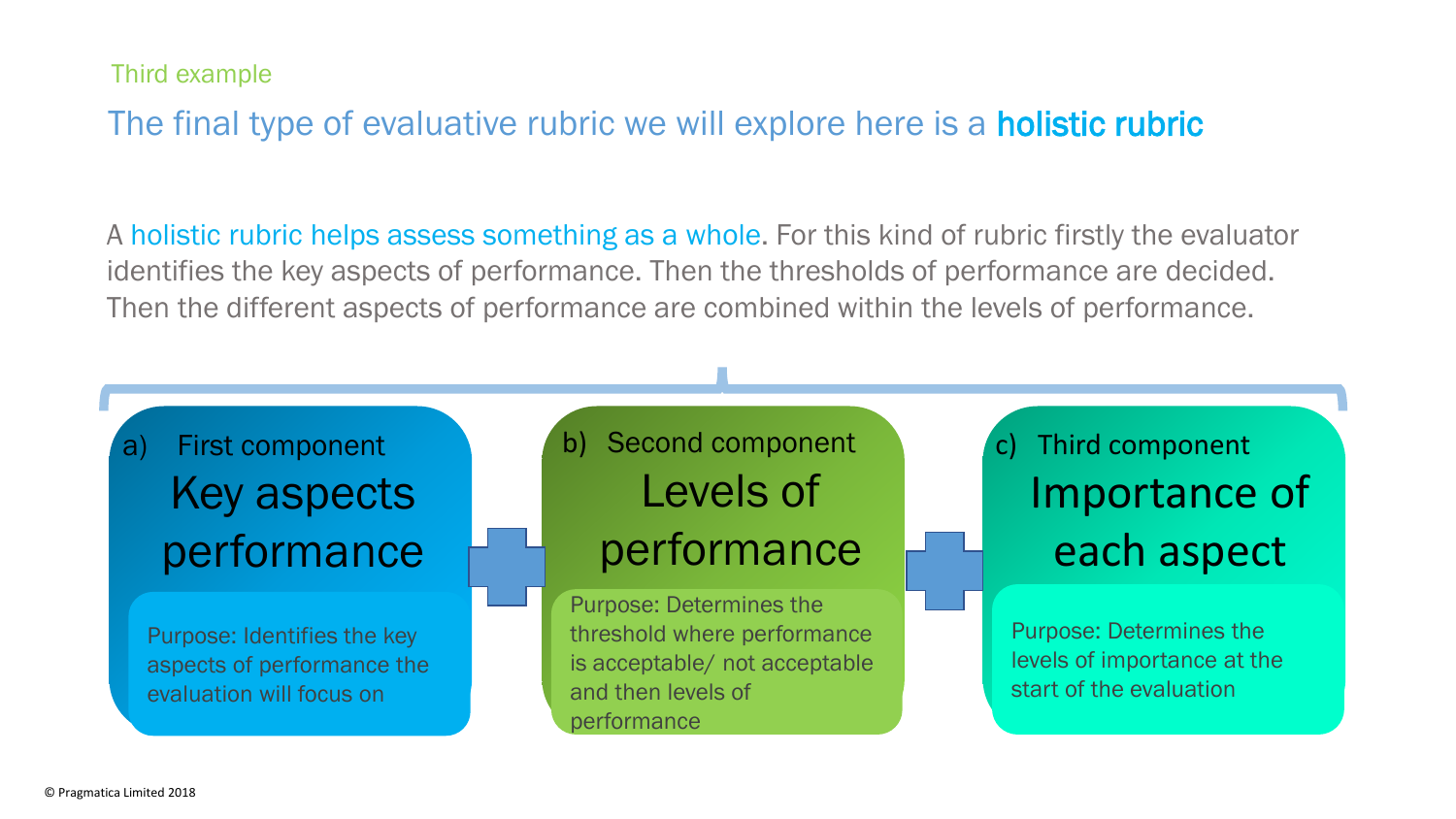#### Here is an example of the components of **holistic rubric**

**First component: Aspect of performance**

|                                                                     | <b>Level of</b><br>performance                       | <b>Value for Money</b>                                                                                                                                                                                                                                                                                                                                                                                                                                                                                                                                                                                                                                                                                                                                                                                                           |  |  |
|---------------------------------------------------------------------|------------------------------------------------------|----------------------------------------------------------------------------------------------------------------------------------------------------------------------------------------------------------------------------------------------------------------------------------------------------------------------------------------------------------------------------------------------------------------------------------------------------------------------------------------------------------------------------------------------------------------------------------------------------------------------------------------------------------------------------------------------------------------------------------------------------------------------------------------------------------------------------------|--|--|
|                                                                     | <b>Excellent</b><br>value for<br>money               | Sufficient results from successful projects to provide clear evidence of positive return on investment from SFF investment overall AND<br>Credible contribution to export opportunities and improved sector productivity; and increased environmentally sustainable practice AND<br>$\bullet$<br>Evidence of exemplary contributions to enhanced environmental, social and cultural outcomes including significant outcomes at Level 6<br>$\bullet$<br>of the Bennett's Hierarchy and emergent outcomes at Level 7.                                                                                                                                                                                                                                                                                                              |  |  |
| <b>Second</b><br>component:<br><b>Levels of</b><br>perform-<br>ance | <b>Very good</b><br>value for<br>money               | Sufficient results from successful projects to demonstrate we have already broken even on the SFF investment overall AND<br>$\bullet$<br>Emerging contribution to export opportunities, improved sector productivity; and increased environmentally sustainable practice AND<br>Evidence of significant contribution to enhanced environmental, social, or cultural outcomes including significant outcomes at Level 6 of<br>the Bennett's Hierarchy.                                                                                                                                                                                                                                                                                                                                                                            |  |  |
|                                                                     | <b>Good value</b><br>for money                       | Sufficient results from successful projects to credibly forecast break-even on the SFF investment overall AND<br>$\bullet$<br>Credible contribution in encouraging primary sectors partnering, encouraging and co-investing in industry innovation and adoption,<br>$\bullet$<br>partnering innovative approaches to environmental challenges, and engaging with Māori AND<br>Evidence of emerging contribution to enhanced environmental, social, OR cultural outcomes including significant outcomes at Level 5 of<br>$\bullet$<br>the Bennett's Hierarchy and emergent outcomes at Level 6.                                                                                                                                                                                                                                   |  |  |
|                                                                     | <b>Minimally</b><br>acceptable<br>value for<br>money | The SFF is sufficiently well-utilised on a range of sufficiently promising projects to have a credible prospect of breaking even overall AND<br>$\bullet$<br>Funds are being allocated and used in accordance with the intended purpose and strategic priorities of the SFF AND<br>Emerging contribution in encouraging primary sectors partnering, encouraging and co-investing in industry innovation and adoption,<br>partnering innovative approaches to environmental challenges, and engaging with Māori AND<br>Evidence of emerging contribution to enhanced environmental, social or cultural outcomes - meets Levels 1-4 (Resourcing, activities,<br>$\bullet$<br>participation and reactions) on Bennetts Hierarchy and there are emerging examples from Level 5 (KASA - Knowledge, Attitudes, Skills<br>and Actions). |  |  |
|                                                                     | <b>Poor value</b><br>for money                       | Fund is not sufficiently well-utilised on a range of sufficiently promising projects and has no credible prospect of breaking even OR<br>$\bullet$<br>No evidence of contribution to enhanced environmental, social, or cultural outcomes at Bennetts Hierarchy Level 5 (KASA - Knowledge,<br>Attitudes, Skills and Actions) or higher.<br>Source: Oakden J. King J. & Allen W. (2014), Evaluation of the Sustainable Farming Fund: Main Report, prepared for Ministry for Primary Industries                                                                                                                                                                                                                                                                                                                                    |  |  |

**component: Hierarchical descriptions of performance including absolute thresholds or 'hard bars' to get over (or not)**

uation of the Sustainable Farming Funa: *Wain Report, preparea for Ministry for Primary inaustries*. O Pragmatica Limited 2018<br>Wellington, New Zealand: Kinnect Group. (p.57)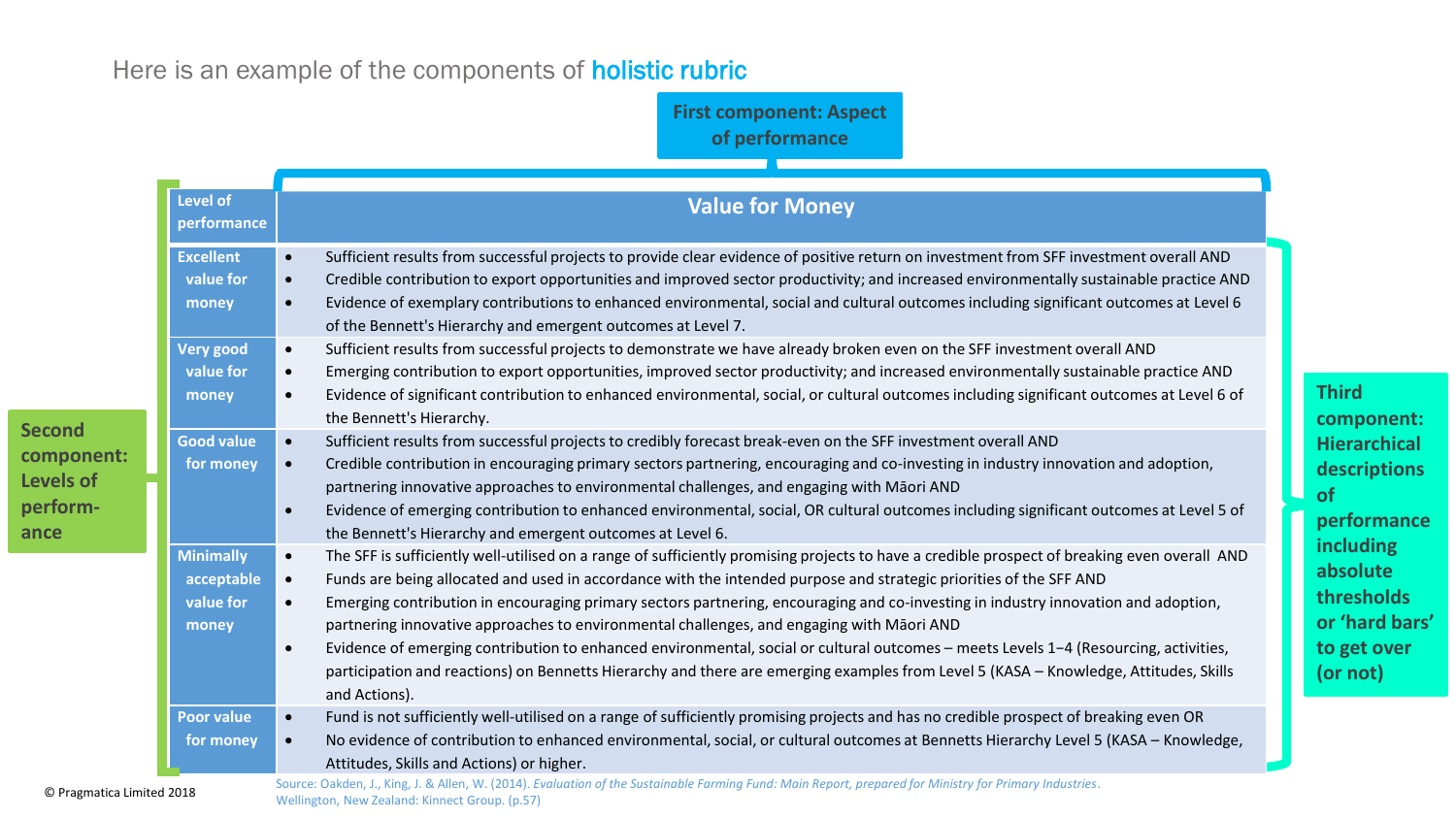# What do we notice about this kind of rubric?



• Helps everyone get clear about what aspects of performance are being focussed on

"Its most appropriate when the quality or value of the evaluand is experienced as an entire package" (Davidson (2005) p 104)

- It is clear what constitutes a 'pass' overall, and specifies the deal breakers
- It is useful where the evaluator wants to make a claim such as the programme is good value for money, as the constituent parts that make up this claim are clearly articulated and agreed at the start of the evaluation.

#### **Challenges**



- It is difficult to predetermine what might be important to capture, and can lock evaluators into aspects if the context changes
- Although this looks a simpler approach, I have found this type of rubric surprisingly hard to use well. In particular I find the evaluation reporting harder to develop using this kind of rubric
- BUT I know of others who find this approach very efficient and they say it works well for them.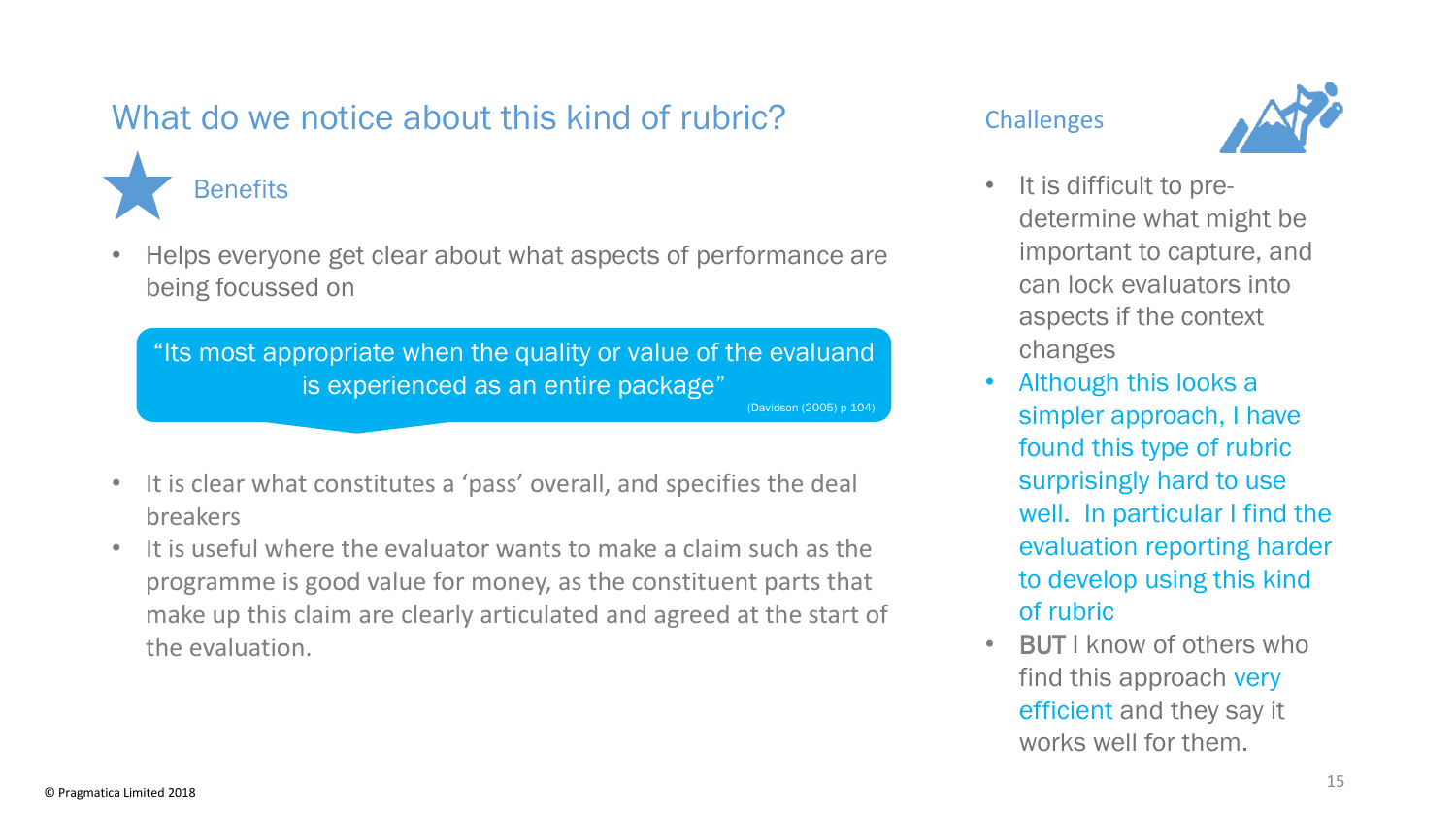### Key takeaway points



There are several different types of rubrics. If you use the right kind for a project they can be really helpful. But just like with builders' tools - if you choose a kind that is not 'fit for function' it may not work so well.



To choose the right kind of rubric for your evaluation consider the three components of a rubric and how you combine them. There is no ONE right way, so experiment.



- Working with rubrics can be challenging  $-$  it is best to develop them with a diverse range of stakeholders, or other team members. Especially when starting out, work in a team.
- Making evaluative judgements using rubrics is a powerful way to share the emerging findings with the evaluation client and with stakeholders.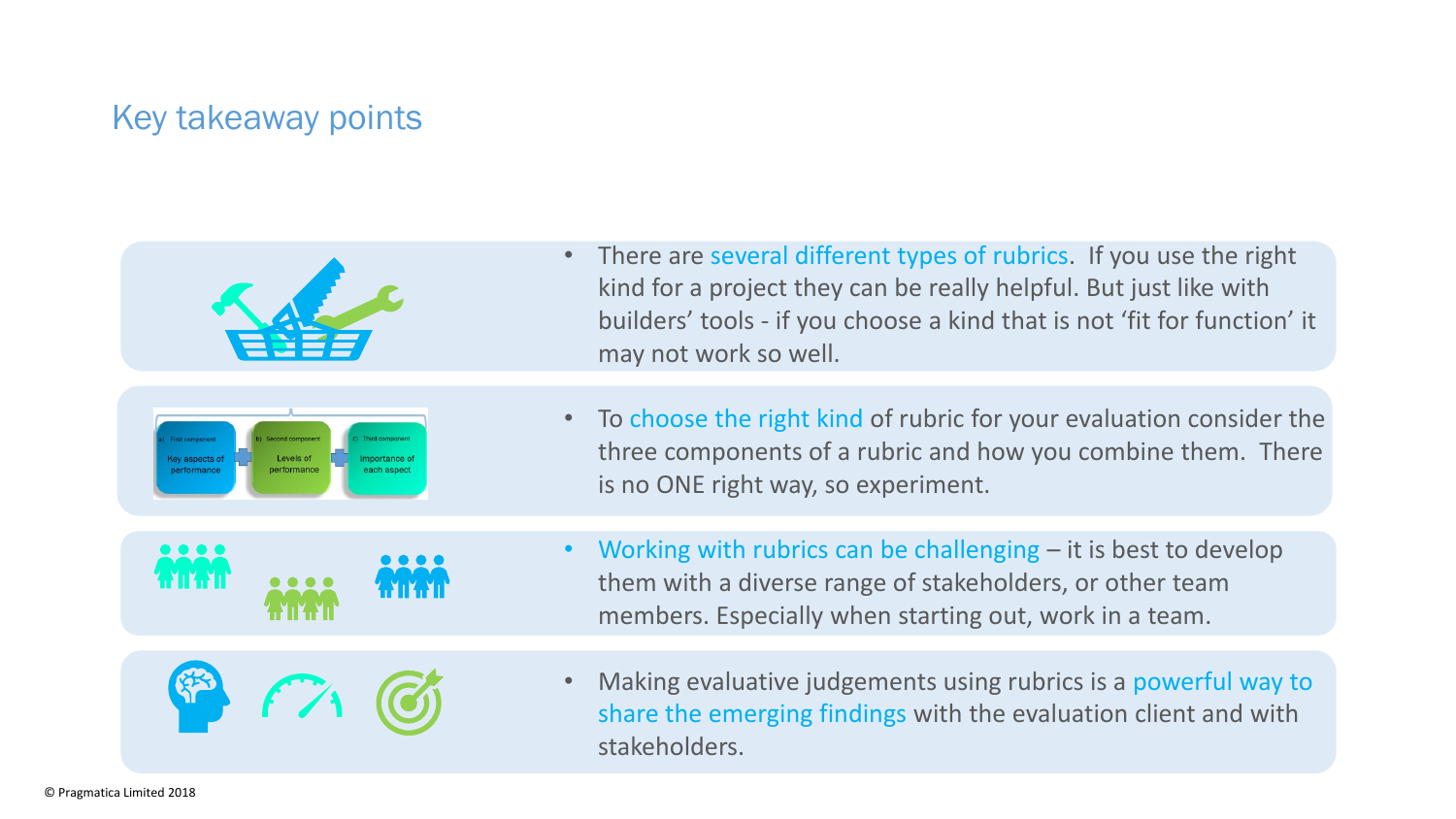### References

- Eoyang, G., & Oakden, J. (2016). Adaptive Evaluation: synergy between complexity theory and evaluation practice. *Emergence: Complexity and Organization, 18*(3-4). doi:10.emerg/10.17357.e5389f5715a734817dfbeaf25ab335e5.
- Davidson, E. J. (2005). *Evaluation methodology basics: The nuts and bolts of sound evaluation.* Thousand Oaks: CA: Sage.
- Davidson, E.J. (2014) *Evaluative Reasoning. Methodological Briefs: Impact Evaluation 4. Florence: UNICEF Office of* Research. www.unicef-irc.org/publications/pdf/brief\_4\_evaluativereasoning\_eng.pdf
- King, J., McKegg, K., Oakden, J., & Wehipeihana, N. (2013). Evaluative rubrics: A method for surfacing values and improving the credibility of evaluation. *Journal of MultiDisciplinary Evaluation, 9*(21) pp11–20.
- Oakden, J., & Bear, C. (2011). Managing complexity in evaluation. Presented at the Aotearoa New Zealand Evaluation Association (ANZEA) Conference, 8—10 August, 2011, Wellington, New Zealand.
- Oakden, J., & McKegg, K. (2011). *Waste Minimisation Act implementation: Evaluation of stakeholder perceptions.* Wellington. New Zealand: Kinnect Group.
- Oakden, J. (2013). *Evaluation rubrics: How to ensure transparent and clear assessment that respects diverse lines of evidence*. Melbourne, Australia: Better Evaluation. Retrieved from <http://betterevaluation.org/>
- Oakden, J., King, J. & Allen, W. (2014). *Evaluation of the Sustainable Farming Fund: Main Report, prepared for Ministry for Primary Industries*. Wellington, New Zealand: Kinnect Group.
- Schwandt, T., (2015) How we think about quality in evaluation. Presented at American Evaluation Association, At Chicago, IL USA
- Stone-Jovicich, S. (2015). *To rubrics or not to rubrics: An experience using rubrics for monitoring, evaluating and learning in a complex project.* Canberra, Australia: Commonwealth Scientific and Industrial Research Organisation. DOI: 10.13140/RG.2.1.3370.8565